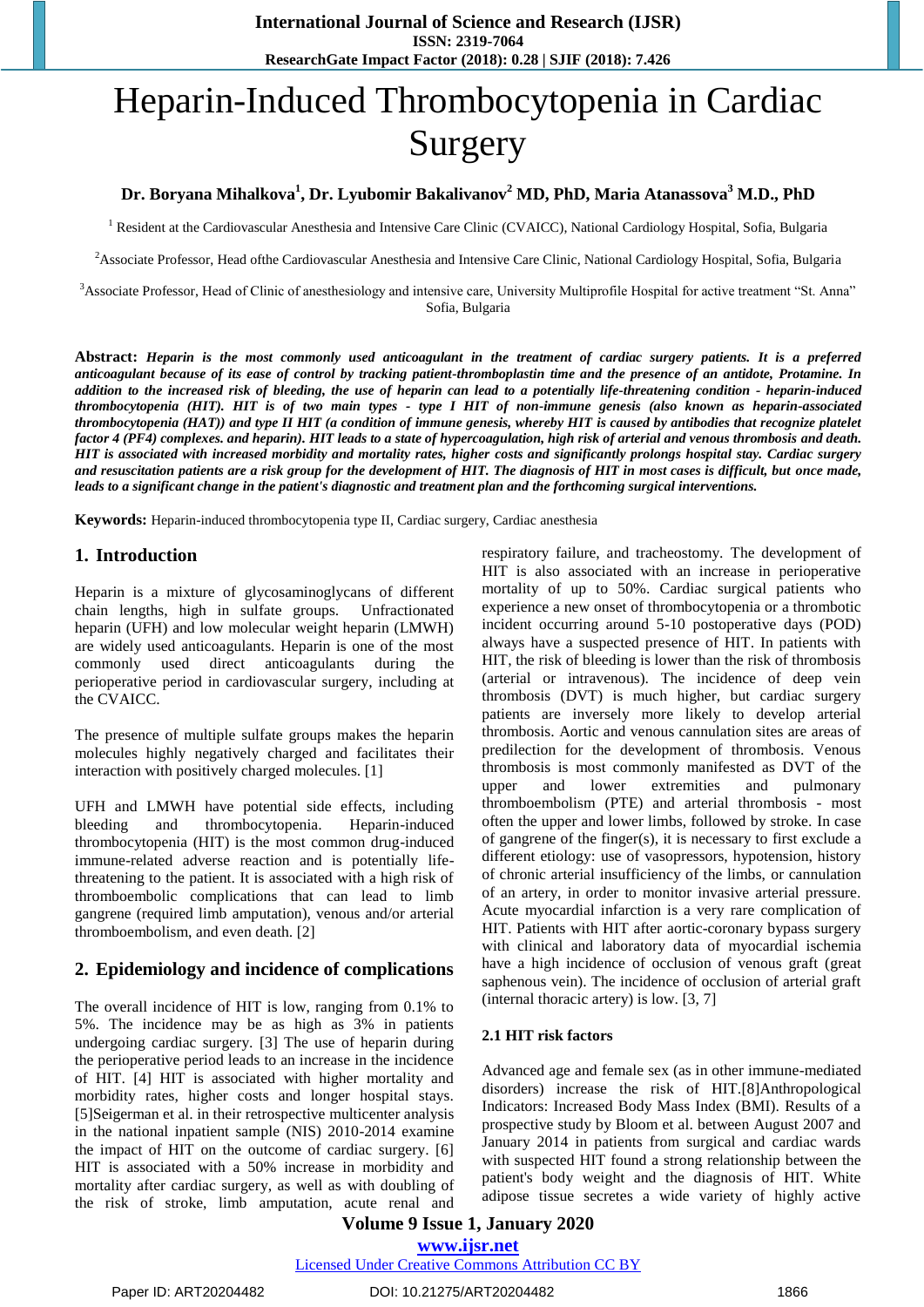adipocytokines that are involved in inflammatory and immunomodulant processes. [9]Patients with chronic kidney failure, chronic liver failure, congestive heart failure and atrial fibrillation are among the strongest independent risk factors for HIT, probably because the therapy of patients with these conditions is very likely include heparin. [1] Infection predisposes to the formation of anti-PF4 / heparin antibodies, which may increase the risk of disease. Gramnegative infections (Gr -) are associated with a higher seroconversion rate of anti-heparin / PF4 antibody. [8] Patients without a history of heparin exposure may develop HIT spontaneously. This is due to the induced antiplatelet factor 4 (PF4) / polyanionic antibodies from other polyanions such as bacterial surfaces and nucleic acids. [10]A genome-wide retrospective study suggests that TDAG8 and HLA-DRA single mononucleotide polymorphisms (SNPs) are potentially associated with the development of HIT. [10] Rollin et al. found that Arg-His131 FcγRIIa polymorphism affects the risk of HITassociated thrombosis with a higher thrombosis rate in patients with Arg131 isoform [11].

There is 10 times higher risk of developing HIT when using a prophylactic dose of UFH than LWMH. The risk of HIT with the use of pentasaccharidefondaparinux is almost negligible. Of course, the duration of anticoagulation with heparin promotes HIT. [1,8] HIT is most commonly seen in surgical patients and more specifically in cardiac surgery, since heparin exposure is practically universal. [12] The use of UFH is the gold standard for anticoagulation during cardio-pulmonary bypass surgery in cardiac surgery [13].

Risk factors within cardiac surgery: higher incidence of HIT in emergency than planned operations, reoperation, mediastinal re-exploration, combined surgery, duration of extracorporeal circulation (ECC), duration of aortic clamping, low-flow syndrome development [14] Operations directly related to the aorta are unequivocally related to the postoperative presence of HIT antibodies.[15]

# **3. Pathogenesis**

HIT is a prothrombotic syndrome in which antibodies against complexes of charged molecules are present. In HIT, antibody formation is induced by heparin. IgG antibodies are formed to target positively charged endogenous proteins platelet factor 4 (PF4). HIT is a serious complication of heparin therapy. This condition is also called white clot syndrome because it presents a high risk of potentially catastrophic venous or arterial thrombosis. The mortality rate in patients with thrombosis is approximately 25%. Thrombocytopenia and thrombosis predominate. [16]There are two types of HIT:Nonimmune heparin-induced thrombocytopenia: type I andimmune HIT: type II.Type I nonimmune HIT is a benign disorder affecting up to 10% of patients on heparin anticoagulant therapy. The mechanism of action is direct interaction between heparin and platelets. Typically, platelet counts are greater than  $100.00 \times 10^{12}$ /L. About two days after the start of heparin therapy, there is a rapid decrease in platelet counts. Platelet counts increase to baseline within 5 days, despite continued heparin anticoagulation, and within 2 days if stopped. [15]Type II heparin-induced thrombocytopenia:HIT is caused by antibodies that recognize complexes of platelet factor 4 (PF4) and heparin.

# **3.1 HIT antigen: PF4 / heparin complex**

PF4 is a positively charged platelet protein stored in platelet α-granules and released in large quantities at the sites of platelet activation. The released PF4 binds to negatively charged glycosaminoglycans (GAGs) on nearby endothelial cells, displaces bound antithrombin (AT) and makes the local environment prothrombotic. Due to the higher affinity of PF4 heparin to other GAGs (heparin >heparan sulfate > dermatan sulfate > chondroitin-6-sulfate > chondroitin-4 sulfate), heparin infusions displace released PF4 from vascular or other cell-binding sites in the blood circulation thus allowing the formation of immunogenic PF4 / heparin complexes. PF4 binds to the negatively charged heparin by electrostatic interactions resulting in the formation of extralarge complexes. Formation of complexes is only possible at strictly defined molar concentrations of PF4 and heparin. PF4-neo-epitopes are expressed upon binding of PF4 to heparin molecules of 11 saccharide length. Heparin stabilizes the PF4 molecule in its tetrameric form. In the process of binding, heparin acquires a linear structure and allows the attachment of new PF4 tetramers to the growing complex, forming neo-epitopes that are recognized by anti-PF4/H antibodies.Antibodies (IgG class) recognize the neoepitopes in the PF4 / H complex and activate platelets and monocytes by binding to cellular FcγRIIa receptors. TF, platelet-fibrin thrombus, procoagulantmicroparticles and further platelet activation and release of PF4. The immune response is more frequent than clinically pronounced thrombocytopenia and thrombosis (UFH 8-17%, LMWH 2- 8% and ~ 50% in cardiac surgery). In approximately 8% of patients treated with heparin were detected antibodiespositive for HIT but without thrombocytopenia. Between 1 and 5% of patients treated with Heparin have antibodies to HIT and thrombocytopenia. At least 30% of patients with thrombocytopenia develop venous or arterial thromboembolism. Heparin-induced antibodies disappear 2 to 3 months after treatment with heparin is discontinued.[17]

# **3.2 Mechanisms of thrombosis in HIT**

Once an immune response has started, thrombocytopenia and progress toward life-threatening complications of thrombosis are present in seropositive patients. The primary cellular target for HIT antibodies is platelets that express FcγRIIa receptors. These findings were confirmed in a mouse model by Reilly et al. demonstrating the presence of anti-PF4 / heparin antibodies and cellular FcyRIIA for disease manifestations. [18]Binding of HIT antibodies to platelets-FcyRIIA induces platelet activation by intracellular signaling including tyrosine kinase (Syk; 50) and release of procoagulantmicroparticles. Platelet activation in HIT is also accompanied by intense thrombin formation. The mechanisms of thrombin generation in HIT have not been fully elucidated, but recent studies indicate that cellular activation of FcyRIIA monocyte promotes the expression of a tissue factor that accelerates platelet activation through thrombin formation.

**Volume 9 Issue 1, January 2020 www.ijsr.net**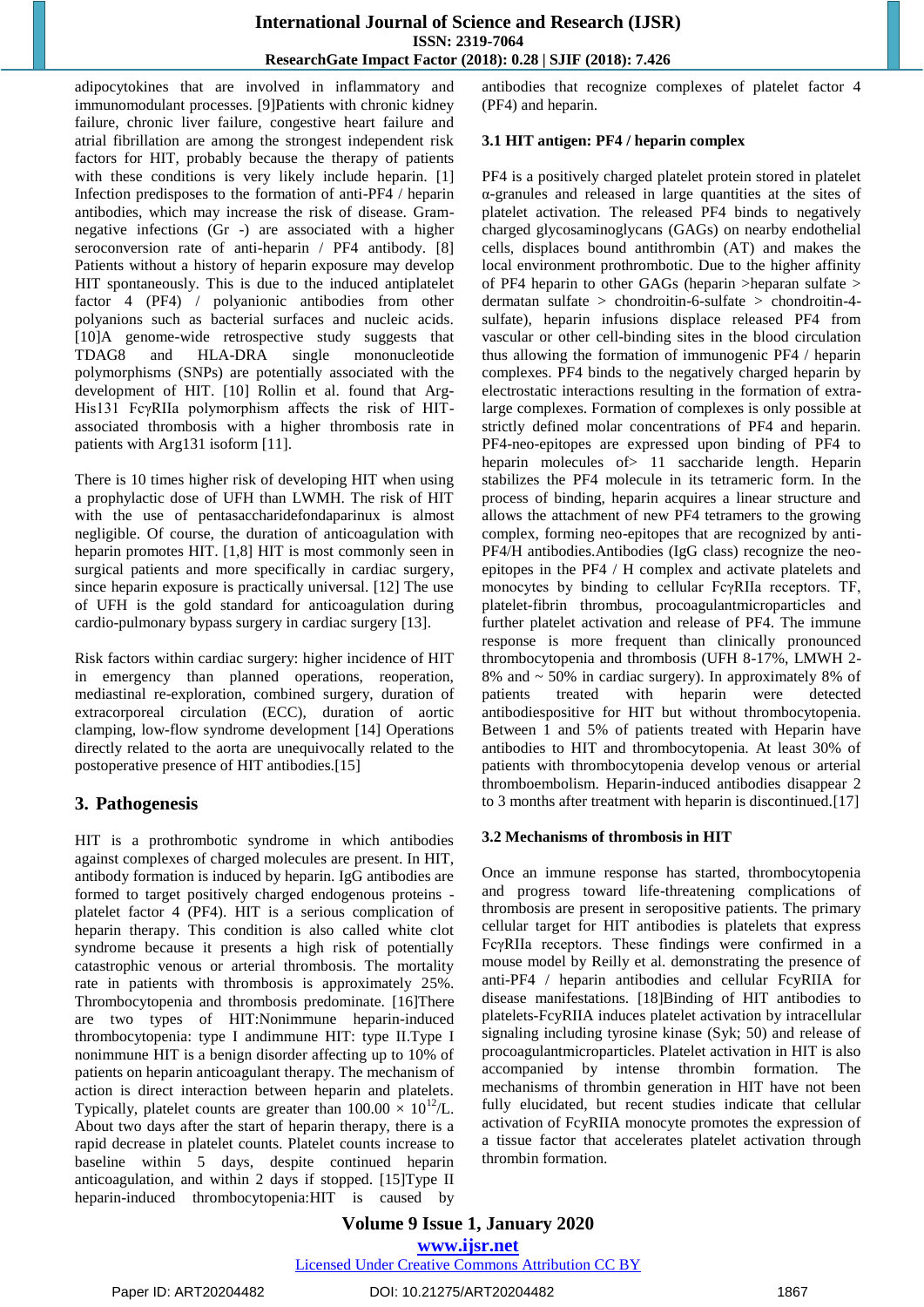## **4. Clinical Manifestation**

The clinical manifestation includes the following symptoms and complications of HIT:

**Thrombocytopenia:** 50% reduction of platelet counts compared to baseline or values less than 100x109/L.[19]

#### **Hypercoagulable condition leading to the following complications: [7, 17, 19, 20, 21]**

**Thrombosis:** Venous>>arterial(4:1), but in cardiac surgery patients this ratio is 1:1. Venous thrombosis includes:DVT in lower limbs (possibly bilateral), DVT in upper limbs (most commonly associated with intravenous catheters), PTE, a rare complication is adrenal venous thrombosis secondary to adrenal hemorrhagic infarction/hemorrhagic necrosis, cavernous sinus thrombosis; cerebral vein thrombosis. Arterial thrombosis includes: thrombosis of the lower limbs' arteries, thrombosis of the upper limbs' arteries, cerebral artery thrombosis – stroke, mesenteric thrombosis, myocardial infarction, venous graft occlusion.

Other serious complications are: disseminated intravascular coagulation (DIC), acute respiratory distress syndrome (ARDS), acute systemic reactions (chills, hypertension, tachycardia, dyspnea), thrombosis of a vascular prosthesis, thrombosis of a mechanical or biological valve prosthesis, intracardial thrombosis, vessel fistula.HIT is associated with skin lesions - most commonly necrosis near the points of s.c. injections of heparin, ecchymoses, petechiae, hematomas. Other complications of HIT include: Warfarin-associated limb gangrene, phlegmasiaceruleadolens, difficult cicatrization of an operative wound. Bleeding is a rare in patients with HIT. Patients with HIT may have heparin resistance due to high levels of circulating PF4 and other heparin-binding proteins.

#### **Diagnosing HIT after cardiac surgery and scoring systems**

Although the overall incidence of HIT in cardiac surgery patients is in the range of 1 to 2%, patients with HIT in this population are much more common. Nowadays, patients who have been referred for HIT laboratory tests due to suspected HIT are 36 to 51% of all cardiac surgery patients.[22]Thrombocytopenia during the first 72 hours is often present after cardiac surgery [23] requiring ECC. The diagnosis of HIT in cardiac surgery patients is difficult.There are several point systems for determining the probability of HIT. The most commonly used of these are Warkentin 4 T's scoring system [24], HIT expert probability score [25] and the score developed by Lillo-Le Louët et al. [26] for patients undergoing on-pump cardiac surgery with ECC.The high incidence of postoperative thrombocytopenia, the frequent detection of positive heparin-anti-PF4 antibodies during the early postoperative period, and the frequent occurrence of thrombotic and/or thromboembolic incidents make the diagnosis of HIT in cardiac surgery more difficult.Cardiac surgery patients very often experience hemodilution and platelet mechanical damage during cardiopulmonary bypass (CPB). The presence of an intra-aortic balloon pump (IABP) also leads to thrombocytopenia [20] and is an independent risk factor for the development of HIT. Patients undergoing cardiac surgery are often in a severely impaired general condition (ASA III-IV), sepsis, multiple organ failure, taking various drugs that may alone cause thrombocytopenia. The assessment of the likelihood of HIT is based on a careful assessment of various clinical signs, including thrombocytopenia, the time it takes for platelet count to decrease relative to heparin exposure, the presence of thrombosis or other consequences of HIT, and the presence of other causes of thrombocytopenia. Each of these characteristics requires special care in patients undergoing cardiac surgery, especially with CPB.

## **4.1 Warkentin 4T's scoring system**

It is an evaluation system based on the typical clinical features of HIT, consisting in timing of thrombocytopenia with regard to heparin exposure, the degree of platelet count drop (thrombocytopenia), the strong connection with thrombosis, including skin lesions at heparin injection sites and the presence or absence of an alternative differential diagnosis (other causes of thrombocytopenia). The results of the scoring system regarding the risk of developing HIT are interpreted as follows: high (6-8 points), intermediate (4-5 points) and low (<3 points). [23] In a systematic review and meta-analysis of 13 studies, the negative predictive value of the low probability 4Ts estimate was 99.8%. [22]

## **4.1.1. Timing– time for platelet count drop**

In typical initial HIT, platelet counts begin to decline 5 to 10 days after heparin immunization exposure. [22] In patients after cardiac surgery, platelet count reductions due to HIT should be differentiated from reductions due to surgery and CPB (after CPB, platelet count decreases by 40% on average, [27] reaches its lowest point 48 -72 hours after surgery and then recovery begins). The risk of an immune response to modified PF4 is higher after CPB because the patient's blood is in prolonged contact with the artificial surface of the extracorporeal chain. This promotes the massive activation of platelets and the release of their granules contents as well as of large amounts of platelet factor 4 (PF4) [27]. The second drop in platelet counts between 5 and 10 PODs suggests HIT – the so-called biphasic model (figure 1). In contrast, platelet counts, which drop shortly after CPB and remain low without recovery, are rarely due to HIT and are much more likely to be of another genesis, most commonly infection. [22]



**Figure 1:** Biphasic platelet count model (59-year-old patient in our clinic after aortic-coronary bypass, mitral valve

# **Volume 9 Issue 1, January 2020 www.ijsr.net**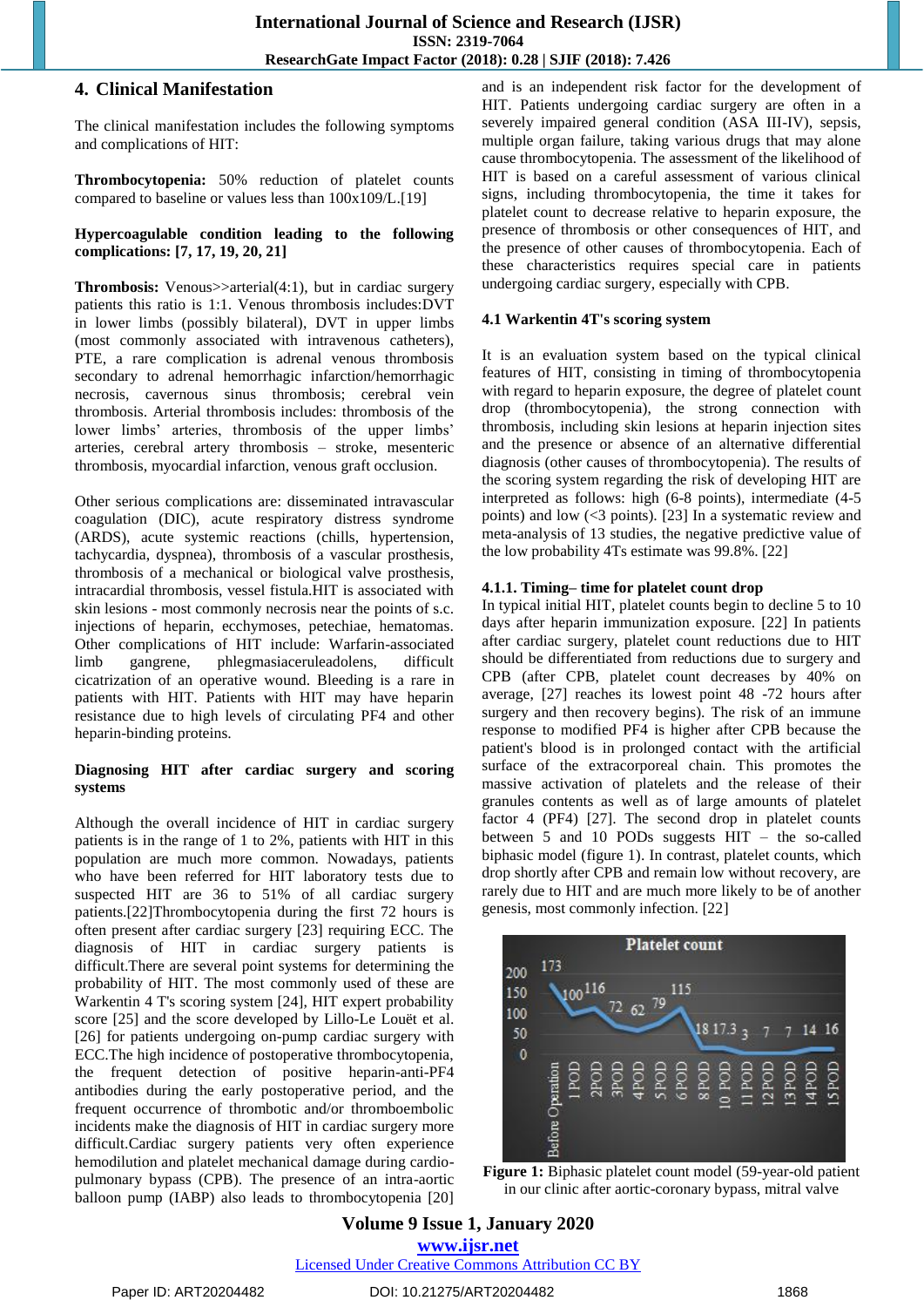prosthesis and IABP with clinical manifestation of HIT and positive anti-PF4-heparin antibodies proven at 8 POD)

In patients with pre-existing anti-PF4 - heparin antibodies, anticoagulation with heparin may lead to an immediate decrease in platelet counts or so-called rapid onset HIT. Such patients have always had been exposed to heparin in the recent past, usually within the last 30 days. In most cases, cardiac surgery patients have a history of recent heparin exposure (e.g., during preoperative cardiac catheterization). Therefore, the rapid onset of HIT should be considered in such patients.

#### **4.1.2. Thrombocytopenia**

The percentage drop in platelet count is measured by the peak platelet count after heparin exposure. Platelet count reduction is a major clinical manifestation of HIT. Thrombocytopenia may occur as either an absolute decrease in platelet count (<150  $x10^9$ /L) or a relative decrease of 30-50% of the baseline platelet count.

Absolute thrombocytopenia in HIT is often moderate (50-70  $x10<sup>9</sup>/L$ ) and is usually not associated with bleeding complications. Severe thrombocytopenia  $(<20 \text{ x}10^{9}/L)$  may occur as a manifestation of fulminant DIC. [17] Following cardiac surgery, platelet counts usually exceed the baseline platelet count on postoperative days 5 to 7, peak approximately on day 14, and remain elevated above baseline for several weeks before returning to preoperative levels. In patients with baseline thrombocytosis, platelet counts may remain above  $150 \times 10^9$ /L, even if it decreases by more than 50%. [22]

#### **4.1.3. Thrombosis and other manifestations**

Thrombotic incidents in HIT patients are up to 70%, despite thrombocytopenia. Thrombotic complications can affect the venous and arterial vessels and/or microcirculation. Postoperative patients with HIT prone to venous thromboembolism are at higher risk of developing venous than arterial thrombosis. In contrast, arterial thrombotic complications are more common in patients with HIT who have cardiovascular disease or have undergone cardiac or vascular surgery. [1]Ischemic finger is a common occurrence among cardiac surgery patients and can be considered a sign of HIT. Although HIT may cause small vessel thromboembolism and digital ischemia, other etiologies, such as hypotension, vasopressors and underlying peripheral arterial disease, are likely to be more common in this setting. [22]

#### **4.1.4. Othercausesofthrombocytopenia**

In all patients with suspected HIT, it is appropriate to evaluate the possible presence of other probable causes of thrombocytopenia. As noted earlier, after CPB, platelet counts decreased by an average of 40% in the first 48 to 72 postoperative hours. A smaller drop is expected after off pump surgery. In one study, the use of an aortic balloon pump resulted in an average decrease in platelet count of 63% +/- 4% over 4 days. Platelet counts were restored rapidly after balloon pump removal. [28] Like CPBs, Extracorporeal membrane oxygenation (ECMO) and Ventricular Assist Devices (VADs) lead to high risk of developing HIT. Especially in cardiac patients, thrombocytopenia is due to the use of glycoprotein IIb / IIIa antagonists in 0.2 to 2% of patients and may occur within hours after the infusion. [29]The use of various drugs in resuscitation patients may also lead to thrombocytopenia. Vancomycin is a recognized cause of drug-induced immune thrombocytopenia, especially in resuscitation patients or the elderly. [30]

#### **4.2 Lillo-Le Louët scoring system**

The scoring system developed by Lillo-Le Louët et al. was specifically designed to evaluate the post-CPB HIT. The model was obtained from 84 patients with suspected HIT after CPB. Independent risk factors for HIT in the cohort under study include a two-phase platelet count profile, an interval of  $\geq$ 5 days from CPB to putative HIT, and a CPB duration of> 118 minutes. These variables were used to construct a model that correctly classified 34 of 35 HITpositive patients and 28 of 49 HIT-negative patients in the study group.[26]

#### **4.3 Laboratory methods**

The presence of HIT antibodies is a laboratory criterion confirming the diagnosis of HIT. There are two classes of laboratory methods: immunological and functional. Immunological tests are often used for initial evaluation. These include ELISA and PaGIA. Immunological tests can be polyspecific IgG/IgM/IgA and monospecific IgG. They deliver fast results, are easy to implement and affordable. Immunoassays measure the presence of anti-PF4 / heparin antibodies using various antibody capture platforms (enzyme-linked immunosorbent assay, particle gel, immunoturbidimetric, etc.).Advantages of immunoassays are technical simplicity and high sensitivity (> 99%). However, immunoassays have low specificity (30-70%) for the diagnosis of HIT due to the occurrence of seroconversions. The specificity of immunoassays can be enhanced by detection of IgG antibodies and numerical quantification of optical density (OD) and/or titers. [17]Negative result in immunological methods has up to 99% negative predictive value (NPV). Retesting is not necessary unless there is a change in the patient's clinical status. Immunological methods have an excellent sensitivity of 95-100% but low specificity (<90%), i.e. they have a low positive predictive value (PPV). [17]Antibodies against PF4 - heparin have been implicated in the pathogenesis of HIT. However, not all antibodies with this specificity are pathogenic. Therefore, a positive test result in an immunological assay such as PaGIA (or ELISA) should be taken with caution and functional assays should probably also be considered.On the other hand, the absence of antibodies makes HIT very unlikely.

Functional methods reflect the capacity of HIT antibodies to activate normal platelets. These include: serotonin release method (SRA) - gold standard [20], heparin-induced platelet activation (HIPA), argentometry, flow cytometry. Functional methods are useful in positive immunological tests and, if necessary, re-exposure to heparin. They are characterized by high specificity> 95%, sensitivity 56-100%, and PPV 89- 100%. [17]

**Volume 9 Issue 1, January 2020 www.ijsr.net** Licensed Under Creative Commons Attribution CC BY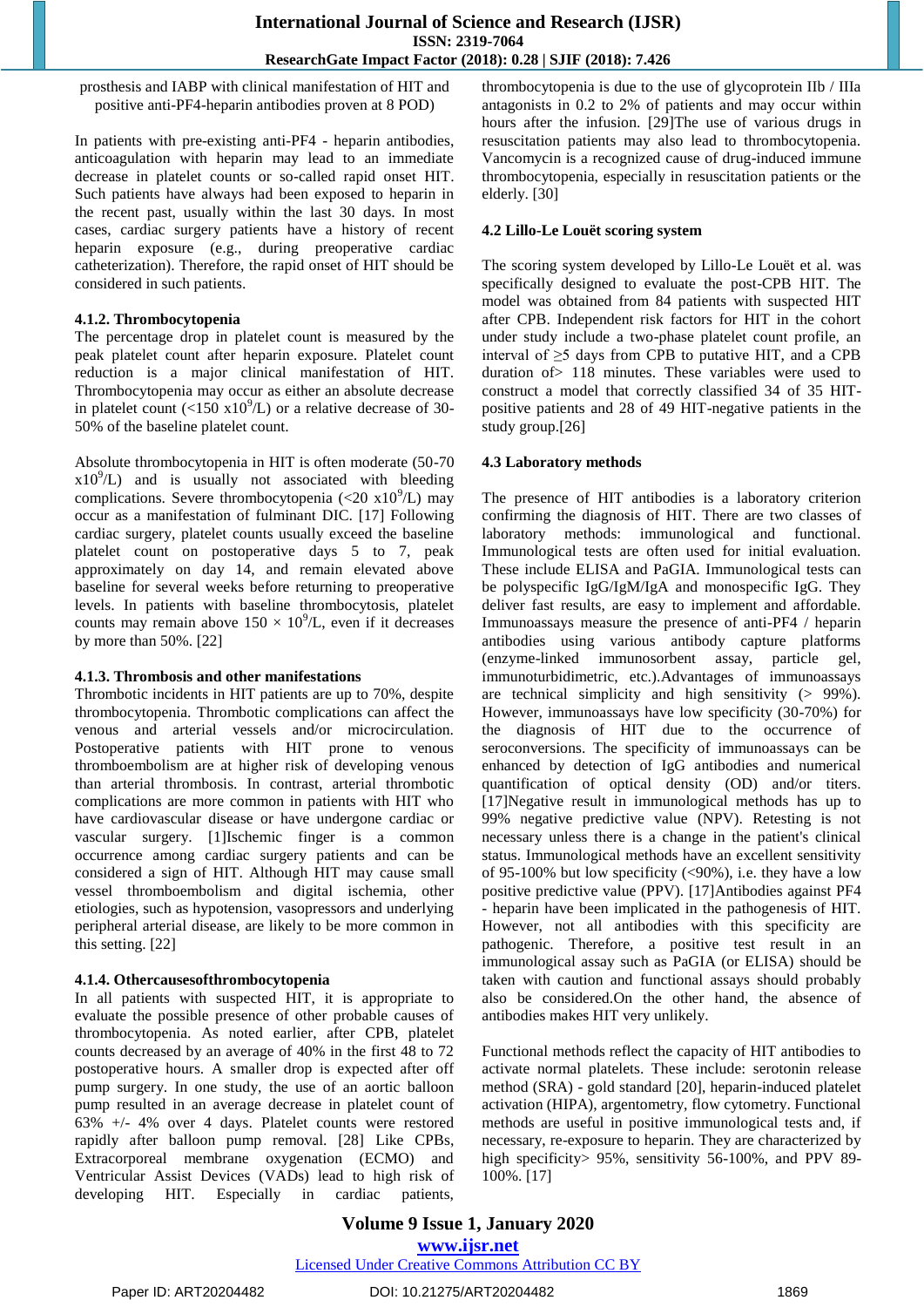The difficult diagnosis of HIT makes close collaboration between the clinical laboratory and specialists extremely important. Rapid rejection or confirmation of HIT is useful for making the right therapeutic decisions.

# **5. Treatment**

The goals of the treatment of HIT are: interruption of the pathological immune response, suppression of uncontrolled thrombin generation, initiation of an alternative non-heparin anticoagulant, avoidance of vitamin K antagonists, avoiding vena cava filter insertion, reduction of platelet transfusions. Immediate discontinuation of all forms of heparin administration, including s.c. injection, i.v. infusion and flushing of venous catheters with heparinized serum is required. The approximate risk of cross-reactivity with anti-PF4-heparin antibodies when using LMWH is about 90%. [20]

Stopping anticoagulation with heparin alone does not reduce the risk of thrombosis. Interruption of uncontrolled thrombin formation is required. Alternative non-heparin anticoagulants, direct and indirect thrombin inhibitors, are used for this purpose.

**Direct thrombin inhibitors: (DTI)** - inhibit free thrombin and fibrin-bound thrombin; the dose is easily predictable and the anticoagulation with them is stable with prolonged infusion, since they are not inhibited by plasma proteins. They have a short half-life and have no specific antidote. [29] The molecular structure of DTI does not allow crossreactivity with anti-P4-heparin antibodies. FDA-approved are two drugs: Argatroban and Lepirudin. They are used according to different indications. Bivalirudin is also a DTI.

**Bivalirudin:** Authorized for PCI use only in patients without HIT. Its degradation is enzymatic and the degradation products are excreted by the kidneys. It is used with caution in the cardiac surgery of patients with HIT. Intraoperative control of anticoagulation - activated clotting time (ACT).

**Argatroban:** A synthetic molecule that inhibits the active part of thrombin. Its half-life is 30-50min. It is used for the prevention and treatment of HIT, as well as in percutaneous coronary intervention (PCI) in patients with HIT. It is metabolized in the liver, so the dose should be adjusted in patients with hepatic impairment. It affects INR more than other DTIs. [29]

**Lepirudin:** Used to treat HIT and HITT. Authorized for use only in the USA. It is excreted by the kidneys and the dose should be consistent with renal function. Half-life 90 min. It is extremely binding to thrombin, leading to an increased risk of bleeding compared to other DTIs. There is a narrow therapeutic window. Target APTT  $<$  65 s, i.e. about 2.5 times the normal value. It is a recombinant protein obtained from yeast. In some cases, there is formation of antibodies against Lepirudin, which could lead to a change in dose. In cardiac operations under ECC, where prolonged hypotension leads to acute liver failure or correction of the abdominal aorta, which occasionally damage the renal vessels, Lepirudinshould be avoided because of its dependence on renal clearance. In such cases, the drug of choice may be Bivalirudin. [20,29]

**Desirodin:** FDA-approved for use in the prevention of DVT in hip surgery. Permitted for use outside the US. Formation of antibodies against Lepirudin is possible. [29]

**Indirect thrombin inhibitors:** They do not directly inhibit thrombin but are co-factors of antithrombin and potently potentiate its action. They are excreted by the kidneys and the dose is adjusted for renal failure. They have no sure antidote for bleeding. [29]

**Fondaparinux:** It is a synthetic pentasaccharide approved for the treatment and prevention of DVT and PTE. It only inhibits Factor Xa. It has excellent bioavailability and the standard dose has a very good predictive anticoagulation effect. Cases have been reported where, after treatment with Fondaparinux, patients had anti-platelet F4 / heparin antibodies without developing HIT. [29,31]

**Danaparoid:** A mixture of glycosaminoglycans. It mainly inhibits Factor Xa but also to a lesser extent inhibits Factor II (thrombin).

**Direct oral anticoagulants:** Apixaban, Rivaroxaban, edoxaban and betrixaban are oral inhibitors of Factor Xa, while Dabigatran is an oral DTI. Direct oral anticoagulants theoretically find their place in the treatment of HIT.

For patients with HIT in need of intravenous anticoagulation, the first-choice drugs are Argatroban and Lepirudin (evidence-based medicine). If positive antibodies are available for HIT, it is recommended to delay surgery until the values of the latter become negative. UFH can then be used. In a patient with a history of HIT and no time for antibody testing, UFH may be used if 100 days have elapsed since HIT was discovered. If an emergency cardiac surgery is required in a patient with HIT, off pump surgery is preferable given the lower dose of anticoagulant. In such cases, bivalirudin and lepirudin can be used. [29]

It is a paradoxical strategy to combine heparin with a strong short-acting anti-platelet agent such as iloprost or thyrophiban to inhibit or reduce the risk of developing a HIT response. However, when the effect of iloprost or thyrofiban is exhausted, patients may again be at risk for developing HIT-related complications. Preoperative or intraoperative plasmapheresis aims to reduce the level of HIT antibodies and thus reduce the thrombotic risk. In this case, it is possible to use UFH during CPB.

Switching to oral therapy: patients with acute HIT receiving vitamin K antagonists (VKA) are at risk of a thrombotic incident (often gangrene of the limb) due to protein C depletion. [22] VKA overlap starts with a low initial dose, lower than 5mg daily, whereas the overlapping period is about 5 days. [20]

High-dose IVIG may play a role in selected clinical situations as a way to reduce or eliminate heparin-dependent platelet activation in a patient who continues to have positive antibodies to HIT and who is intentionally re-

# **Volume 9 Issue 1, January 2020 www.ijsr.net** Licensed Under Creative Commons Attribution CC BY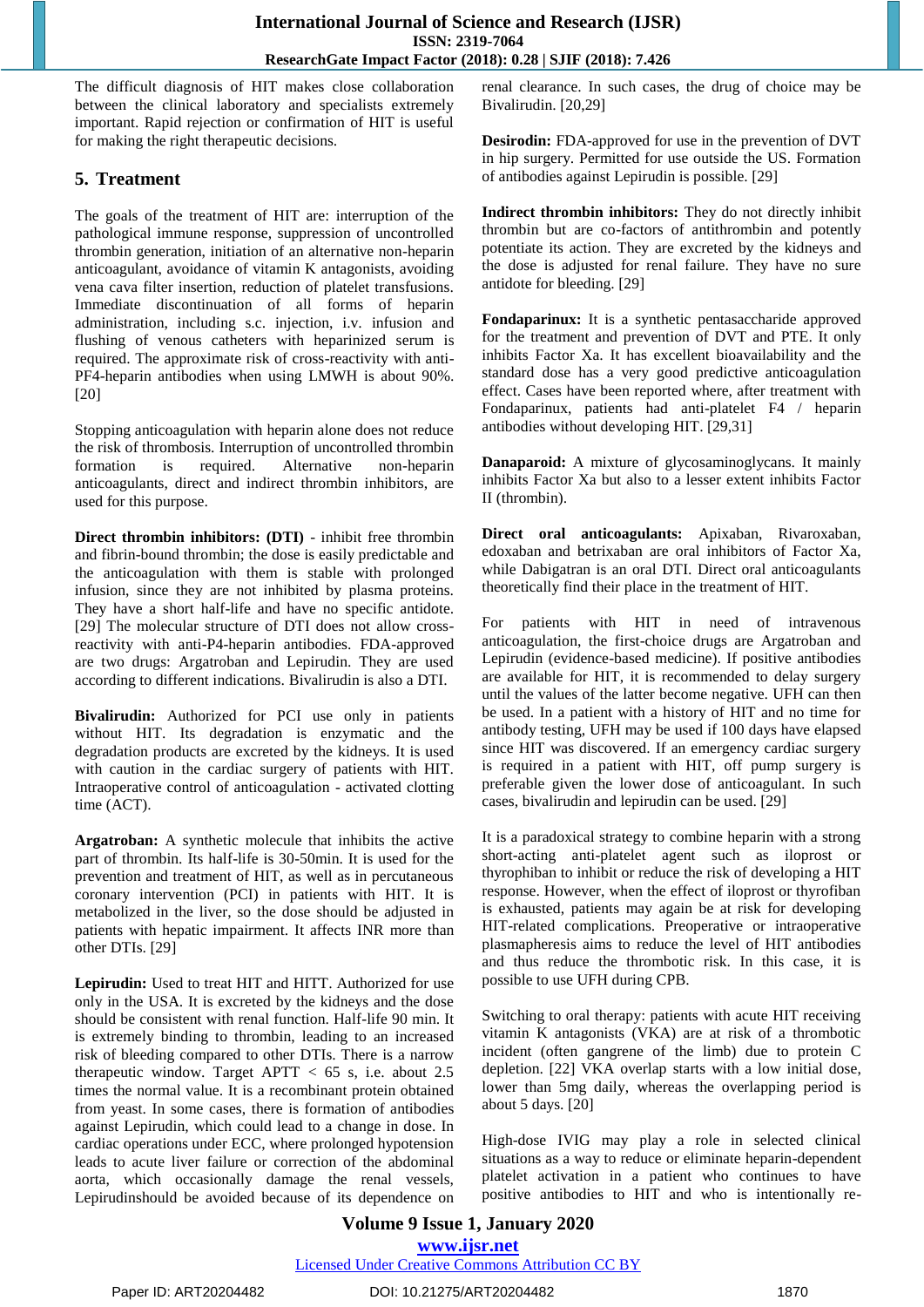exposed to heparin due to need for cardiac or vascular surgery. [32]

# **6. Discussion**

Patients in cardiac surgery and cardio-anesthesia are at risk of developing HIT. Anesthesia during cardiac surgery with CPB in a patient with HIT is a challenge and so is the follow-up and treatment in cardiac resuscitation. This is why UFH and LMWH should always be used with caution. Collaboration between different specialists - surgeon, anesthesiologist, hemostasis specialist is of particular importance. Knowledge of the risk factors and pathogenesis of HIT, as well as the interpretation of clinical manifestations, laboratory tests, and the application of rapid systems can lead to faster diagnosis of HIT and, accordingly, a change in patient treatment.

The authors declare that they have no source of funding. The authors declare that they have no conflict of interest.

# **References**

- [1] Andreas Greinacher\*, Theodore E. Warkentin†‡§ and Beng H. Chong¶, 41: [Heparin-Induced](https://www.sciencedirect.com/science/article/pii/B9780128134566000412) [Thrombocytopenia](https://www.sciencedirect.com/science/article/pii/B9780128134566000412)**,** [Platelets \(Fourth Edition\),](https://www.sciencedirect.com/science/book/9780128134566) 2019, Pages 741-767
- [2] B. H. Chong, Department of Haematology, St George Hospital, Kogarah, NSW 2217, Australia, BhdReGews (1988) 2, 108-114
- [3] Jigna Solanki, Sundeep Shenoy, Emily Downs, Surabhi Palkimas, Svetlana Goldman, Aditya M. Sharma, Heparin-Induced Thrombocytopenia and Cardiac Surgery, Seminars in Thoracic and Cardiovascular Surgery (2018)
- [4] Jerrold H. Levy and Anne M. Winkler, Heparin-induced thrombocytopenia and cardiac surgery, Current Opinion in Anaesthesiology 2010,23:74–79
- [5] E. Aguayo et al., Heparin-induced thrombocytopenia in cardiac surgery: Incidence, costs, and duration of stay, Surgery (2018), <https://doi.org/10.1016/j.surg.2018.07.013>
- [6] Seigerman M, Cavallaro P, Itagaki S, et al. Incidence and outcomes of heparin-inducedthrombocytopenia in patients undergoing cardiac surgery in North America: an analysis of thenationwide inpatient sample. Journal of cardiothoracic and vascular anesthesia. 2014;28(1):98-102
- [7] Liu JC, Lewis BE, Steen LH, et al. Patency of coronary artery bypass grafts in patients withheparin-induced thrombocytopenia. The American journal of cardiology. 2002;89(8):979-981
- [8] [AllysonPishkoMDAdamCukerMD, MS.](https://www.sciencedirect.com/science/article/pii/B9780128137260001045#!) Transfusion Medicine and Hemostasis (Third Edition). Clinical and Laboratory Aspects. Chapter 104 – Heparin-Induced Thrombocytopenia. 2019, pages 627-640
- [9] Matthew B. Bloom, MD, Andrea A. Zaw, MD, David M. Hoang, MD, Russell Mason, PharmD, Rodrigo F. Alban, MD, Rex Chung, MD, Nicolas Melo, MD, Oksana Volod, MD, Eric J. Ley, MD, and Daniel R. Margulies, MD, Los Angeles, California. Body mass index strongly impacts the diagnosis and incidence of heparin-induced thrombocytopenia in the surgical

intensive care unit. [J Trauma Acute Care Surg.](https://www.ncbi.nlm.nih.gov/pubmed/26906645) 2016 Mar; 80(3):398-403; discussion 403-4. doi:10.1097/TA.0000000000000952.

- [10]Takuya Okata1, Shigeki Miyata2, Fumio Miyashita1, Takuma Maeda2, & Kazunori Toyoda1. Spontaneous heparin-induced thrombocytopenia syndrome without any proximate heparin exposure, infection, or inflammatory condition: Atypical clinical features with heparin-dependent platelet activating antibodies Platelets, Early Online: 1–6 2014 Informa UK Ltd. DOI: 10.3109/09537104.2014.979338
- [11]Rollin J, Pouplard C, Sung HC, et al. Increased risk of thrombosis in FcγRIIA 131RR patients with HIT due to defective control of platelet activation by plasma IgG2. Blood. 2015;125(15):2397–2404
- [12]Natalia S. Ivascu MD, Meghann Fitzgerald MD, Kamrouz Ghadimi MD, Prakash Patel MD , Adam S. Evans MD, Lee A. Goeddel MD, MPH , ShazShaeÞ MD, John Klick MD , Angela Johnson MD, Jesse Raiten MD, Jiri Horak MD, Jacob Gutsche MD,Heparin Induced Thrombocytopenia: A Review for Cardiac Anesthesiologists and Intensivists, *Journal of Cardiothoracic and Vascular Anesthesia* (2018), doi: https://doi.org/10.1053/j.jvca.2018.10.035
- [13]Pascale Piednoir, MD,\* Nicolas Allou, MD,\* Sophie Provenchère, MD,\* Clarisse Berroeta, MD,†Marie-Geneviève Huisse, MD,‡ Ivan Philip, MD,† and Nadine Ajzenberg, MD, PhD. Heparin-Induced Thrombocytopenia After Cardiac Surgery: An ObservationalStudy of 1,722 Patients
- [14]A. Assmann, U. Boeken, P. Feindt, P. Schurr, P. Akhyari, A. Lichtenberg, Heparin-induced Thrombocytopenia Type II after Cardiac Surgery: Predictors and Outcome, original cardiovascular/society paper, 463-465
- [15]Xiumei Sun, MDa,\*, Peter C. Hill, MDa, Sharon L. Taylor-PaneK, RNa, Paul J. Corso, MDa,and Joseph Lindsay, MDb, Heparin-Induced Thrombocytopenia in Contemporary Cardiac Surgical Practice and Experience With a Protocol for Early Identification. [Am J](https://www.ncbi.nlm.nih.gov/pubmed/26684518)  [Cardiol.](https://www.ncbi.nlm.nih.gov/pubmed/26684518) 2016 Jan 15;117(2):305-9. doi: 10.1016/j.amjcard.2015.10.047. Epub 2015 Nov 6.
- [16]Mary Louise Turgeon. Clinical Hematology Theory and practice. Fifth edition. 2012, 2005 by Lippincott Williams & Wilkins, a Wolters Kluwer businessPrinciples and Disorders of Hemostasis and Thrombosis 434
- [17]Gowthami M. Arepally, MD. Heparin-Induced Thrombocytopenia. Blood First Edition Paper, prepublished online April 17, 2017; DOI 10.1182/blood-2016-11-709873
- [18]Reilly MP, Taylor SM, Hartman NK, Arepally GM, Sachais BS, Cines DB, et al. Heparin-induced thrombocytopenia/thrombosisin a transgenic mouse model requires human platelet factor 4 and platelet activation through fcgammariia. Blood 2001; 98:2442– 7.
- [19]L. Bernardo Menajovsky, MD, MS. Heparin-induced thrombocytopenia: clinical manifestations and management strategies. The American Journal of Medicine (2005) Vol 118 (8A), 21S–30S
- [20]Steele J, Kadosh B, Gulkarov IM, Salemi A (2011) Heparin Induced Thrombocytopenia and Cardiac

# **Volume 9 Issue 1, January 2020**

# **www.ijsr.net**